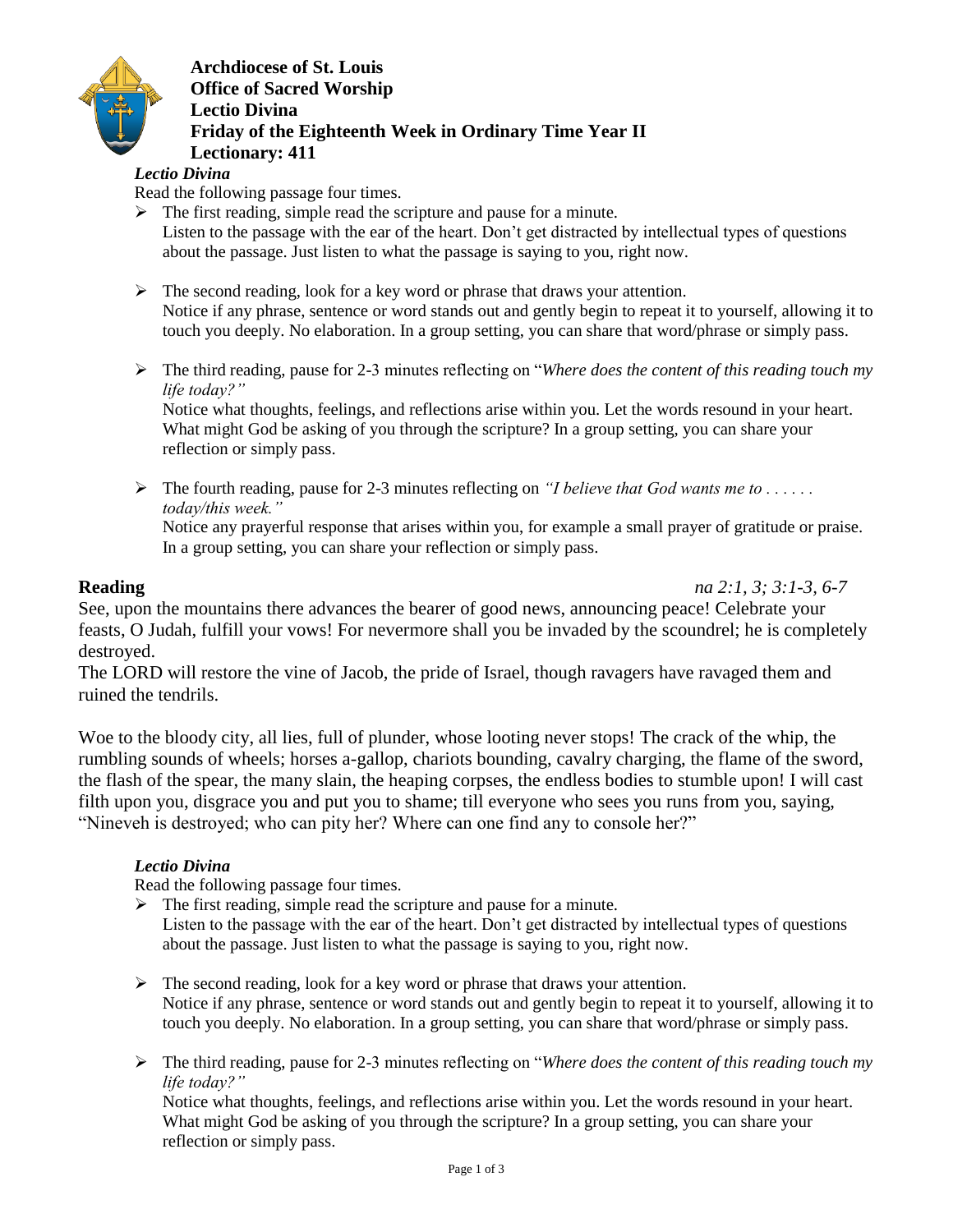

**Archdiocese of St. Louis Office of Sacred Worship Lectio Divina Friday of the Eighteenth Week in Ordinary Time Year II Lectionary: 411**

 $\triangleright$  The fourth reading, pause for 2-3 minutes reflecting on *"I believe that God wants me to ..... today/this week."* Notice any prayerful response that arises within you, for example a small prayer of gratitude or praise. In a group setting, you can share your reflection or simply pass.

**Responsorial Psalm** *Dt 32:35cd-36ab, 39abcd, 41*

# **R. (39c) It is I who deal death and give life.**

Close at hand is the day of their disaster, and their doom is rushing upon them! Surely, the LORD shall do justice for his people; on his servants he shall have pity.

# **R. It is I who deal death and give life.**

"Learn then that I, I alone, am God, and there is no god besides me. It is I who bring both death and life, I who inflict wounds and heal them."

# **R. It is I who deal death and give life.**

I will sharpen my flashing sword, and my hand shall lay hold of my quiver, "With vengeance I will repay my foes and requite those who hate me."

# **R. It is I who deal death and give life.**

#### *Lectio Divina*

Read the following passage four times.

- $\triangleright$  The first reading, simple read the scripture and pause for a minute. Listen to the passage with the ear of the heart. Don't get distracted by intellectual types of questions about the passage. Just listen to what the passage is saying to you, right now.
- $\triangleright$  The second reading, look for a key word or phrase that draws your attention. Notice if any phrase, sentence or word stands out and gently begin to repeat it to yourself, allowing it to touch you deeply. No elaboration. In a group setting, you can share that word/phrase or simply pass.
- The third reading, pause for 2-3 minutes reflecting on "*Where does the content of this reading touch my life today?"*

Notice what thoughts, feelings, and reflections arise within you. Let the words resound in your heart. What might God be asking of you through the scripture? In a group setting, you can share your reflection or simply pass.

 $\triangleright$  The fourth reading, pause for 2-3 minutes reflecting on *"I believe that God wants me to ..... today/this week."* Notice any prayerful response that arises within you, for example a small prayer of gratitude or praise. In a group setting, you can share your reflection or simply pass.

# **Alleluia** *Mt 5:10*

# **R. Alleluia, alleluia.**

Blessed are they who are persecuted for the sake of righteousness; for theirs is the Kingdom of heaven.